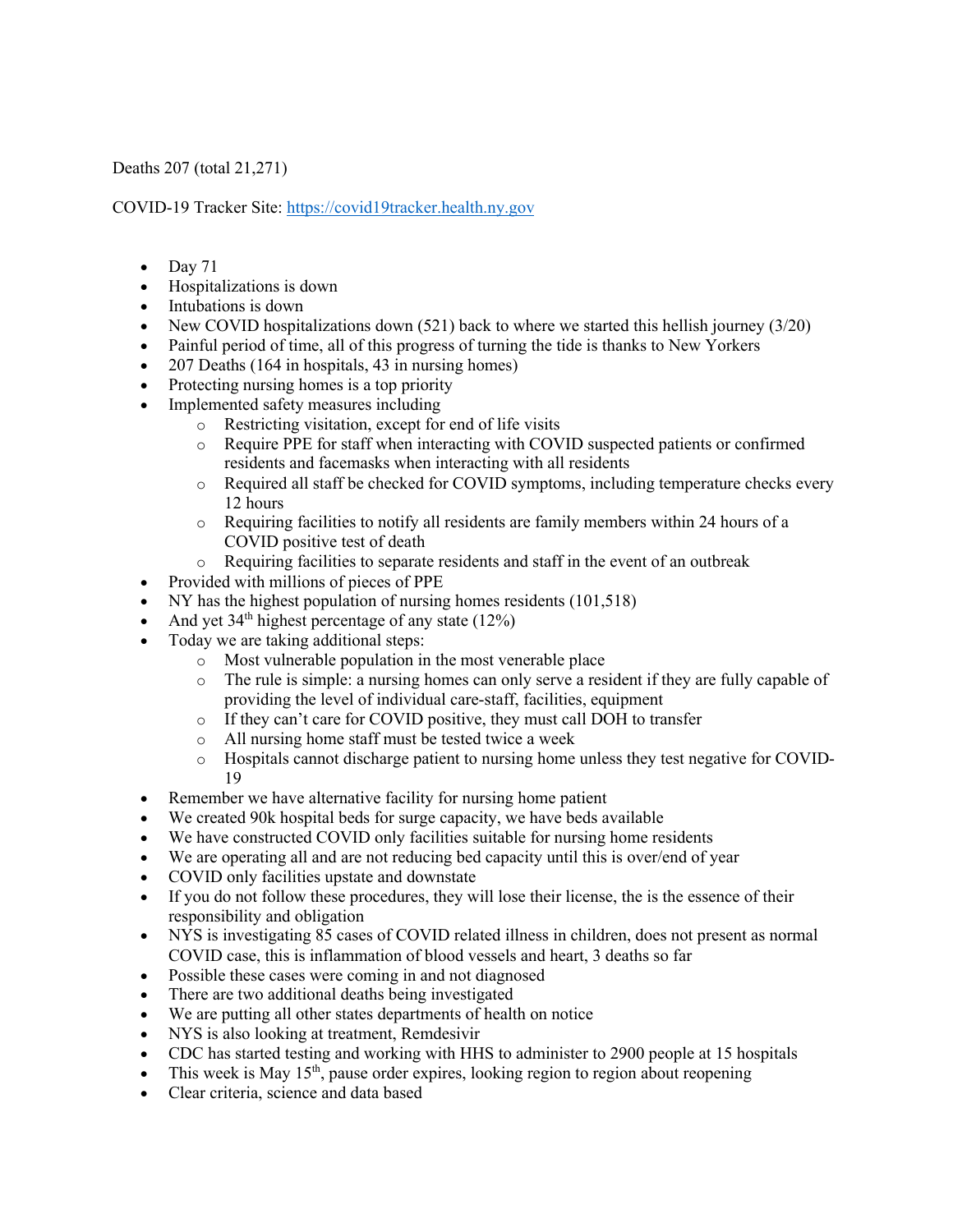- o Local Governments should start to look at, does the data indicate the spread is under control
- o Does the region have their operation in place? Hospital capacity, Test/Trace/Isolating and compliance function to monitor businesses
- o Will talk about more tomorrow
- Also, this week Washington is considering additional legislation that is essential to what we are trying to accomplish
- States are doing what they need to do but they have limits, the loss of revenue in the economy
- Due to the impact of COVID-19 NYS revenues will decline by 61B
- We then have to pay for all this COVID work another \$5B
- Then essential state agencies that are taking a tremendous loss, MTA, Port Authority, not tolls tremendous loss, losses at airports
- If Federal Government doesn't help, Schools reduced 20%, 20% Local Governments and 20% Hospitals, anywhere we don't cut means deeper cuts somewhere else
- 35B this year to compensate for total losses
- Last bill, was supposed to compensate for COVID but everyone put money for their home state
- Alaska got 100 times what NY got per COVID case
- Washington also bailed out corporate America, we should be funding working Americans
- Don't make the same mistake twice, no corporate bailouts that don't protect workers
- There should be no subsidy for corporation what lays off employees
- Propose the Americans first law, if corporation doesn't not rehire the same number of employees, no government money, not going to subsidize to lay off workers
- Today is Mother's Day, you want to talk about Love the personification of love has always been my mother

Matilda Cuomo, guest with Cuomo's daughters

## Q&A:

Why is the State not testing all nursing home residents?

• We are testing residents as much as we can

Why not have nursing homes transfer patients back in March, they said they were overwhelmed?

- Nursing homes, if they can't provide care, they call the DOH and they transfer
- We have always had more beds than we needed, had to create 40k beds
- It was true from day one

Court system on virtual function when will new non-essential law suits be allowed?

- Working hand and glove with courts
- Grand juries are also an issue, secrecy laws
- Trying to get online as soon as possible
- Managing courts is not an executive decision
- Working with Chief Judge and following her recommendations

Sounds like you are rescinding March  $25<sup>th</sup>$  order for nursing homes saying they can't discriminate against an COVID positive patients?

- Still can't discriminate on COVID status, now saying they should test negative before discharge
- Patients come from other placed
- This says hospitals can't release COVID patients into a nursing home until they test negative
- This is binding home a hospital
- Nursing home can't say they don't take COVID positive people
- They can say they are not equipped to handle COVID patients they can refer them to DOH
- Hospital can either hold the patient or discharge to COVID only facility
- They can take a COIVD positive patients ONLY if they can handle it